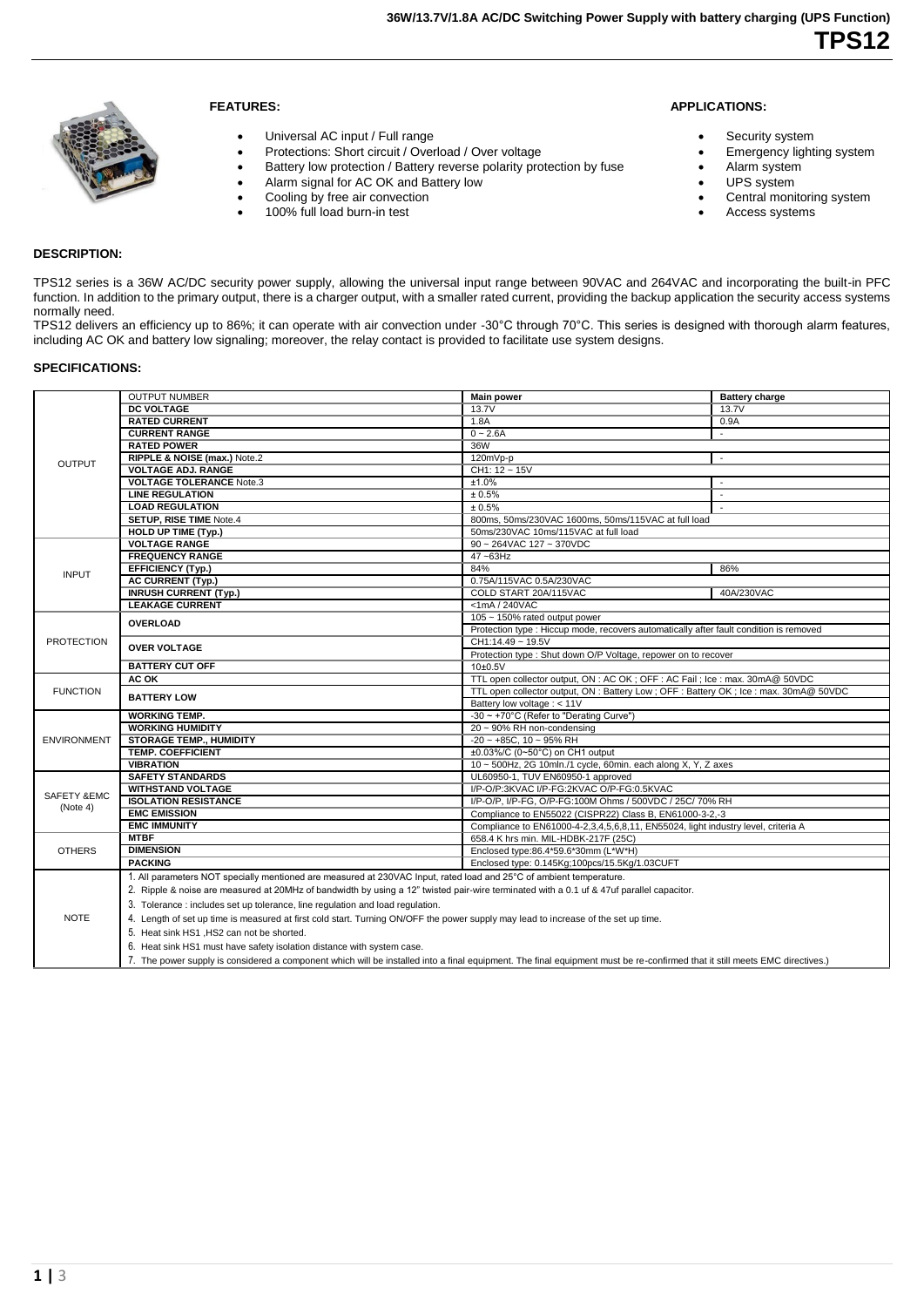

#### **1. Backup connection for AC interruption**

It is possible to supply the security system from stabilized power supply source 10-15 V and not less than 1,5A. It is necessary to calculate max current of<br>power supply. The current of the alarm system is the current used

2. Alarm Signal for AC OK and Battery Low<br>(1) Alarm Signal is sent out through "AC OK "&" Battery Low " pins.<br>(2) \_\_\_\_\_ An external voltage source is required for this function. The maximum applied voltage is 50V and the m

|                                                                               | (3) Table 2.1 explains the alarm function built in the power supply                                   |                                                  |
|-------------------------------------------------------------------------------|-------------------------------------------------------------------------------------------------------|--------------------------------------------------|
| <b>Function</b>                                                               | Description                                                                                           | Output of alarm                                  |
| AC OK                                                                         | The signal is "Low" when the power supply turns on                                                    | Low $(0.3V$ max. at $30mA$ )                     |
|                                                                               | The signal turns to be "High" when the power supply turns OFF                                         | High or open(External applied voltage 50V max.)  |
| Battery                                                                       | The signal is "Low" when the voltage of battery is under A:11V, B:22V<br>Low $(0.3V$ max, at $30mA$ ) |                                                  |
| The signal is "High" when the voltage of battery is above A:11V, B:22V<br>LOW |                                                                                                       | High or open (External applied voltage 50V max.) |



**AC OK (Battery low)**

**Pin6 DC output com External voltage and R (The max. Sink is 30mA and 50V)**

**MECHANICAL SPECIFICATION**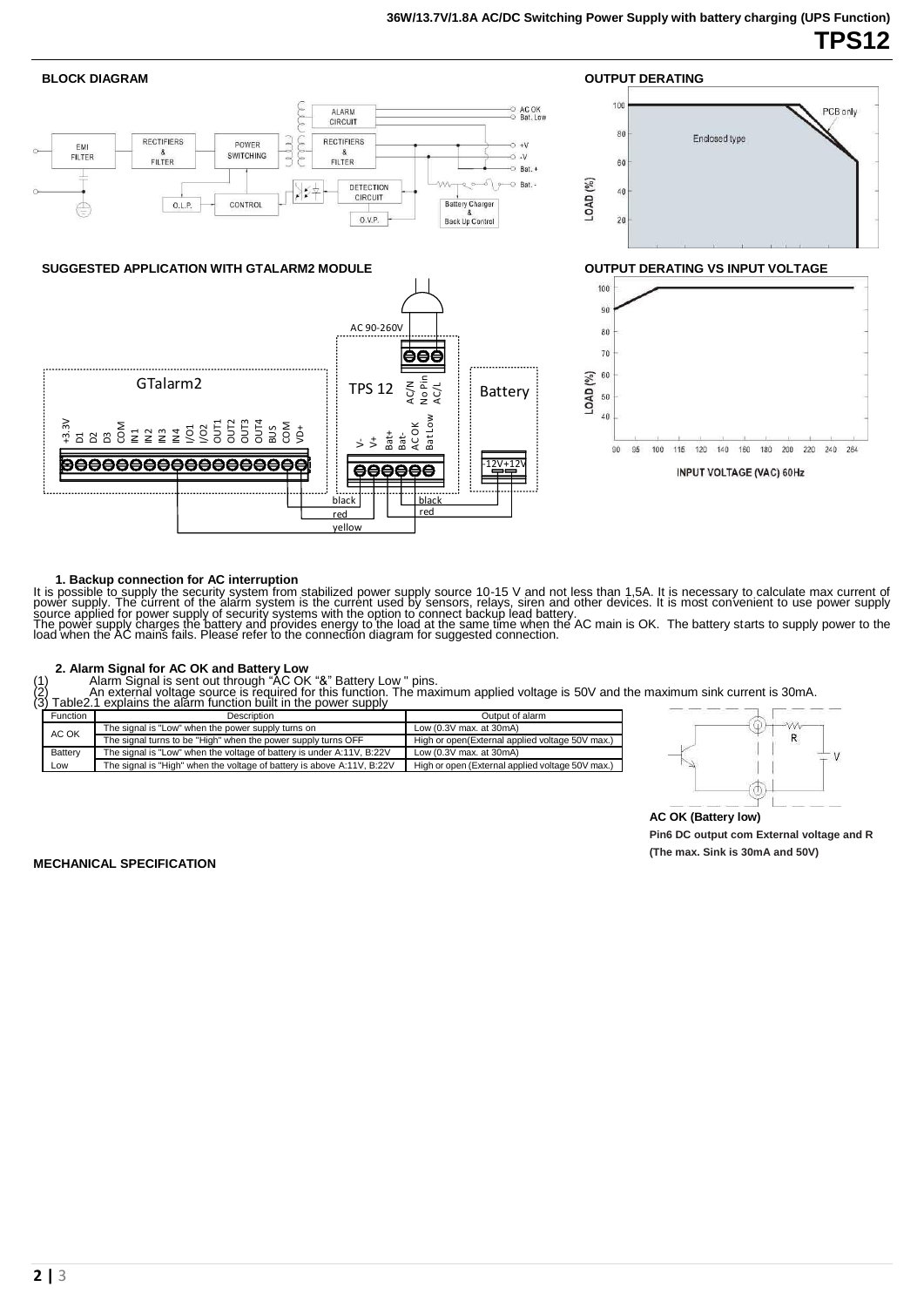

| DC Output Connector |                |
|---------------------|----------------|
|                     | <b>Bat Low</b> |
|                     | AC OK          |
|                     | Battery -      |
|                     | Battery +      |
|                     |                |
|                     |                |

| <b>AC Input Connector</b> |  |  |
|---------------------------|--|--|
|                           |  |  |
|                           |  |  |
|                           |  |  |